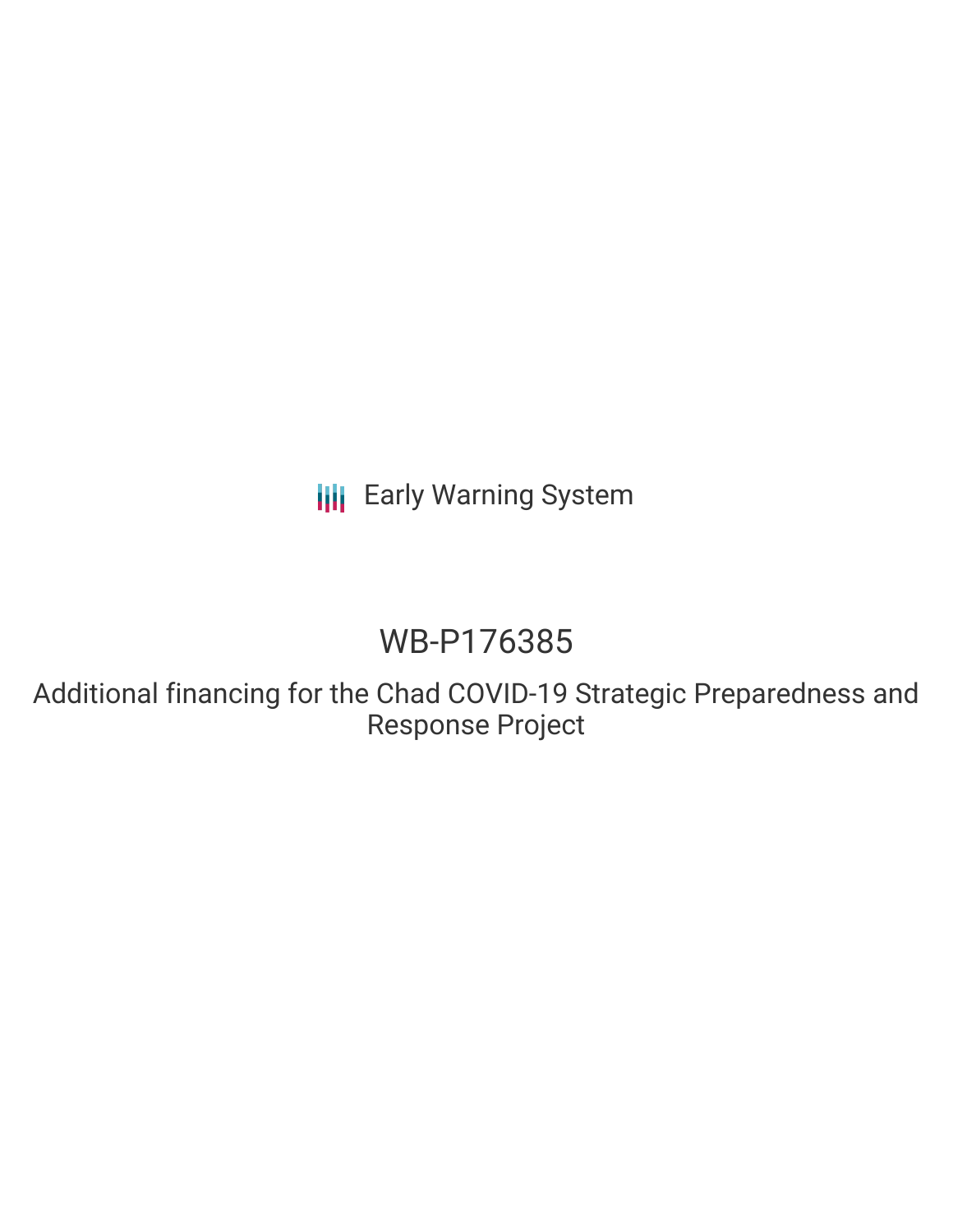

# Ш

## Early Warning System Additional financing for the Chad COVID-19 Strategic Preparedness and Response Project

#### **Quick Facts**

| <b>Countries</b>               | Chad                        |
|--------------------------------|-----------------------------|
| <b>Financial Institutions</b>  | World Bank (WB)             |
| <b>Status</b>                  | Active                      |
| <b>Bank Risk Rating</b>        | U                           |
| <b>Voting Date</b>             | 2021-09-28                  |
| <b>Borrower</b>                | Government of Chad          |
| <b>Sectors</b>                 | <b>Education and Health</b> |
| <b>Investment Type(s)</b>      | Grant                       |
| <b>Investment Amount (USD)</b> | \$38.20 million             |
| <b>Project Cost (USD)</b>      | $$55.15$ million            |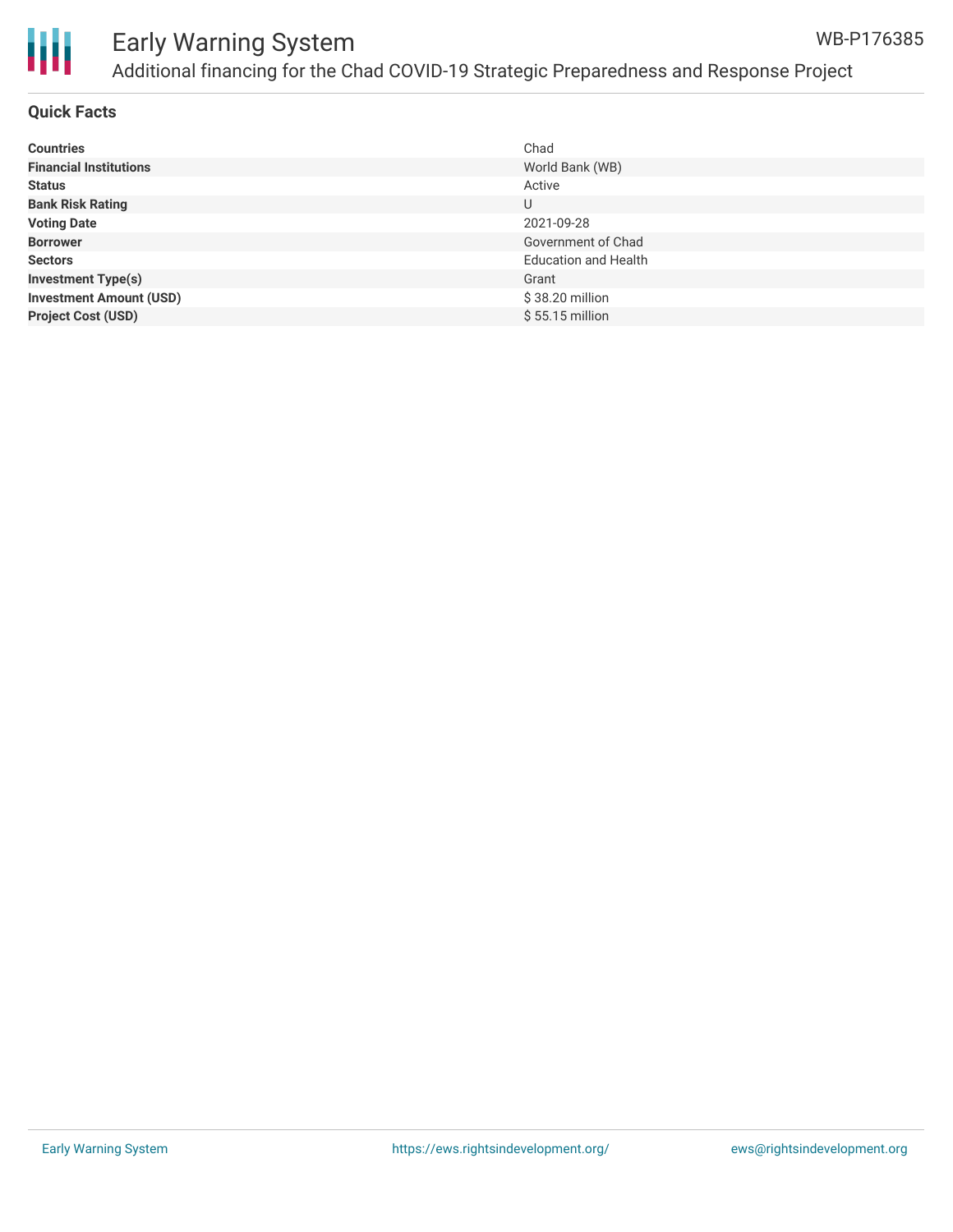



#### **Project Description**

According to the World Bank webpage, this project's objective is "to prevent, detect and respond to the threat posed by COVID-19 and strengthen national systems for public health preparedness in Chad."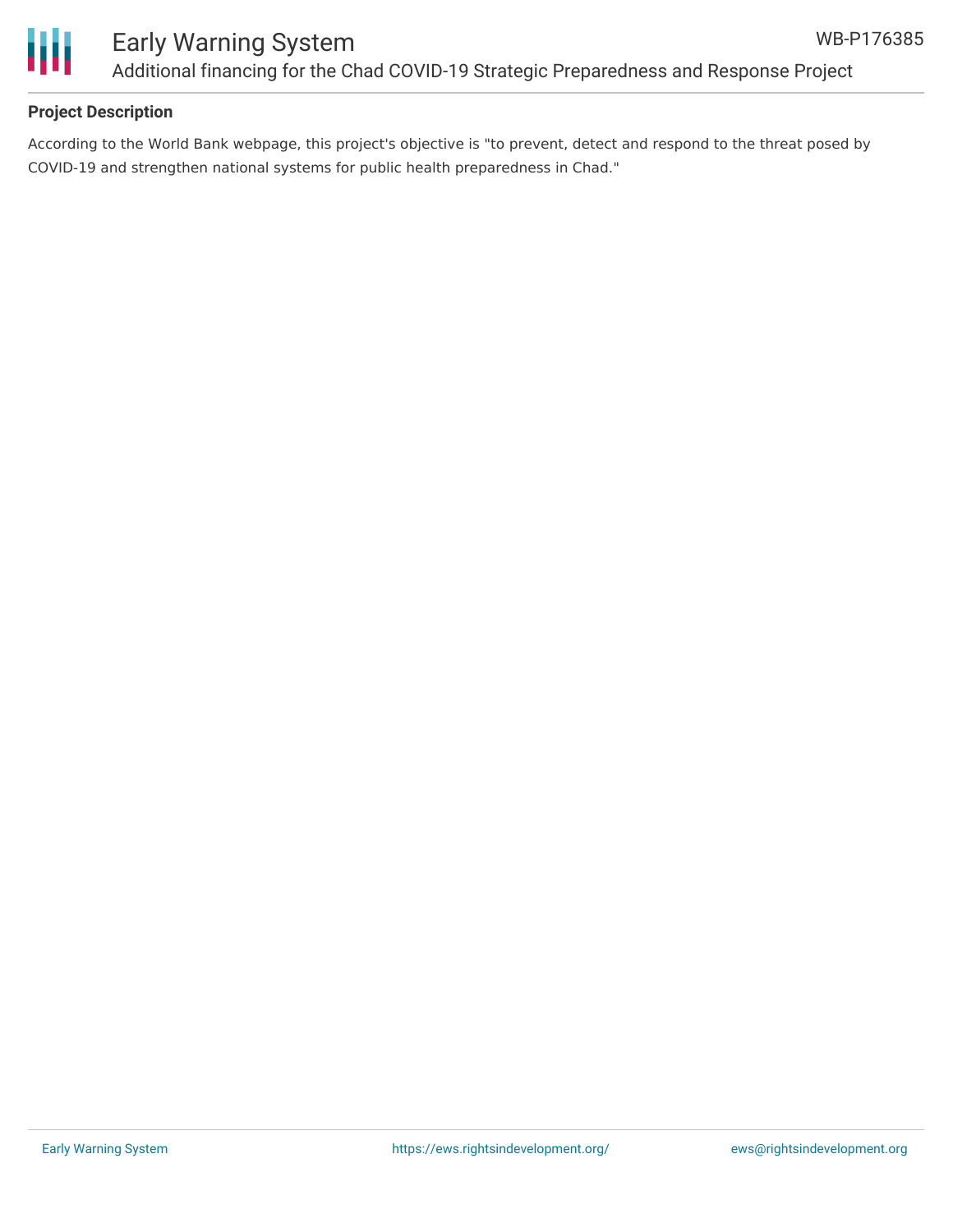

#### Early Warning System Additional financing for the Chad COVID-19 Strategic Preparedness and Response Project WB-P176385

#### **Investment Description**

World Bank (WB)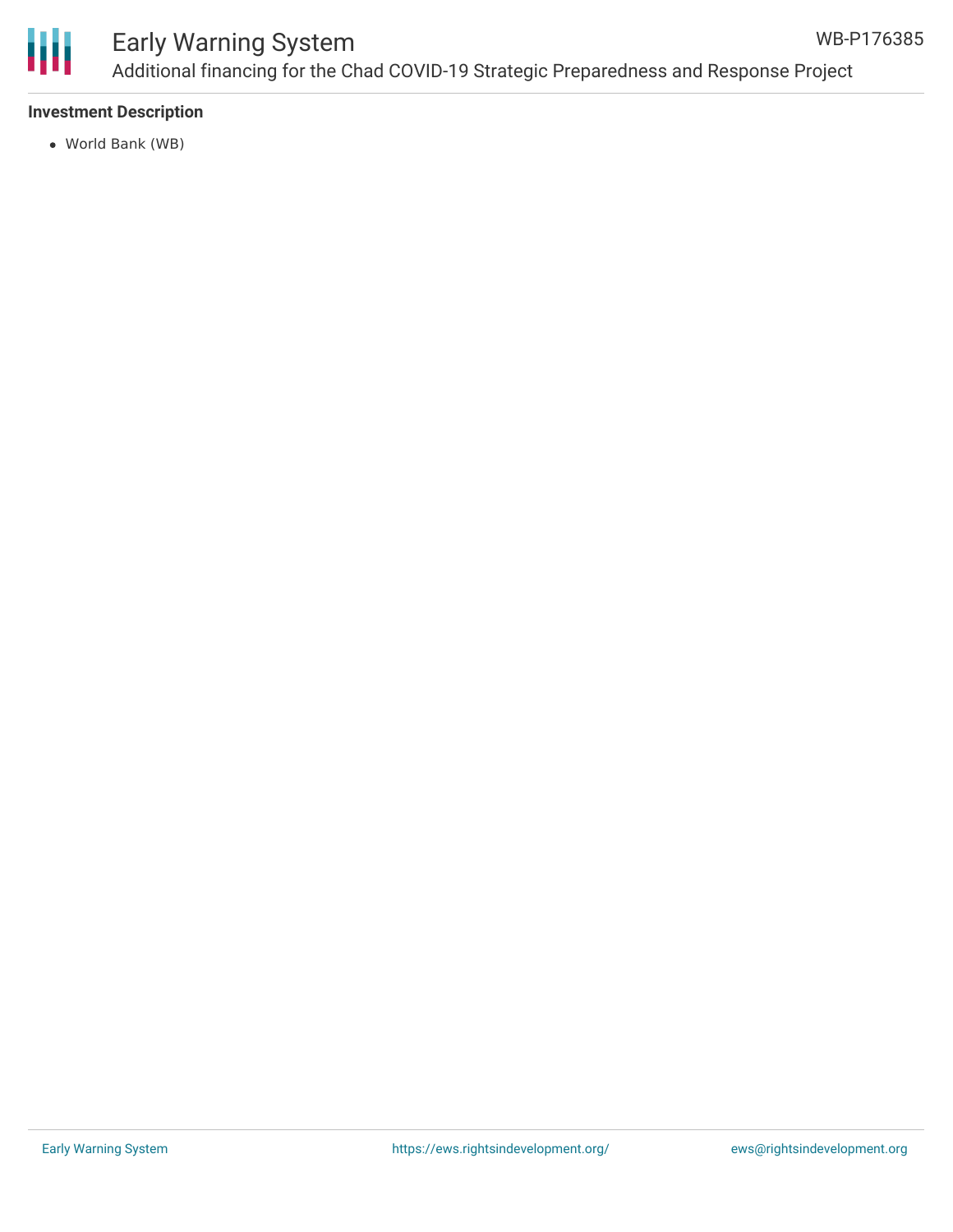

#### **Contact Information**

#### **WORLD BANK**

#### **Team**

**Leader:** Andy Chi Tembon (emails not provided at the time of disclosure)

#### ACCESS TO INFORMATION

To submit an information request for project information, you will have to create an account to access the Access to Information request form. You can learn more about this process at: https://www.worldbank.org/en/access-toinformation/request-submission

#### ACCOUNTABILITY MECHANISM OF THE WORLD BANK

The World Bank Inspection Panel is the independent complaint mechanism and fact-finding body for people who believe they are likely to be, or have been, adversely affected by a World Bank-financed project. If you submit a complaint to the Inspection Panel, they may investigate to assess whether the World Bank is following its own policies and procedures for preventing harm to people or the environment. You can contact the Inspection Panel or submit a complaint by emailing ipanel@worldbank.org. Information on how to file a complaint and a complaint request form are available at: https://www.inspectionpanel.org/how-tofile-complaint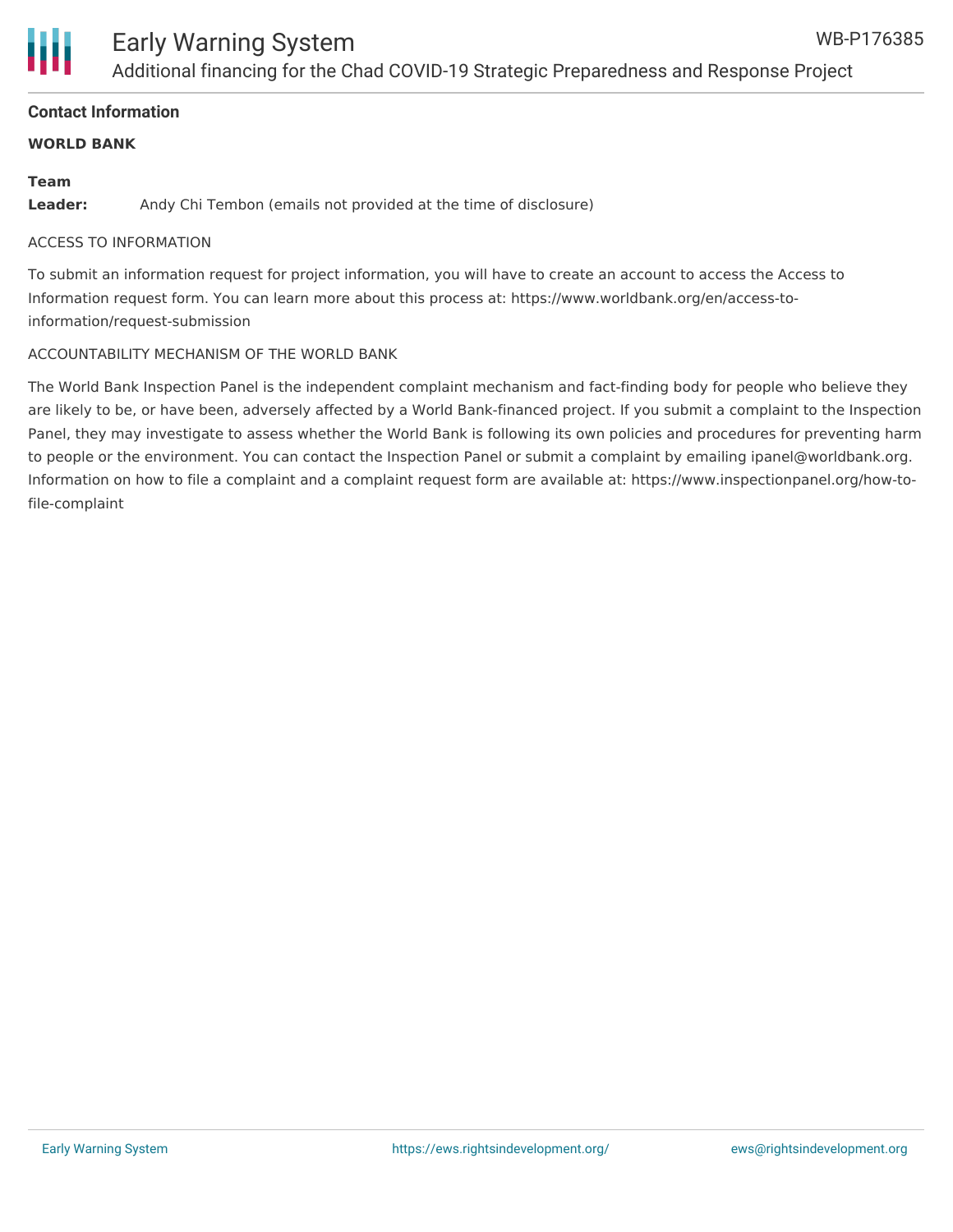

### Early Warning System Additional financing for the Chad COVID-19 Strategic Preparedness and Response Project

#### **Bank Documents**

- Additional Financing [Environmental](http://documents.worldbank.org/curated/en/410051631286723428/Additional-Financing-Environmental-and-Social-Commitment-Plan-ESCP-Additional-financing-for-the-Chad-COVID-19-Strategic-Preparedness-and-Re) and Social Commitment Plan (ESCP) Additional financing for the
- Additional Financing [Environmental](http://documents.worldbank.org/curated/en/349871631113313677/Additional-Financing-Environmental-and-Social-Commitment-Plan-ESCP-Additional-financing-for-the-Chad-COVID-19-Strategic-Preparedness-and-Re) and Social Commitment Plan (ESCP) Additional financing for the
- Additional Financing [Environmental](http://documents.worldbank.org/curated/en/882091631267886181/Project-Information-Document-Additional-financing-for-the-Chad-COVID-19-Strategic-Preparedness-and-Response-Project-P176385) and Social Review Summary (ESRS) Additional financing for the C
- Additional Financing [Environmental](http://documents.worldbank.org/curated/en/348301631286751447/Additional-Financing-Environmental-and-Social-Review-Summary-ESRS-Additional-financing-for-the-Chad-COVID-19-Strategic-Preparedness-and-Res) and Social Review Summary (ESRS) Additional financing for the C
- Additional Financing [Environmental](http://documents.worldbank.org/curated/en/382251631113347835/Additional-Financing-Environmental-and-Social-Review-Summary-ESRS-Additional-financing-for-the-Chad-COVID-19-Strategic-Preparedness-and-Res) and Social Review Summary (ESRS) Additional financing for the C
- Additional Financing [Environmental](http://documents.worldbank.org/curated/en/537921627650469008/Additional-Financing-Environmental-and-Social-Review-Summary-ESRS-Additional-financing-for-the-Chad-COVID-19-Strategic-Preparedness-and-Res) and Social Review Summary (ESRS) Additional financing for the C
- Additional Financing Stakeholder [Engagement](http://documents.worldbank.org/curated/en/520931631286733145/Additional-Financing-Stakeholder-Engagement-Plan-SEP-Additional-financing-for-the-Chad-COVID-19-Strategic-Preparedness-and-Response-Project) Plan (SEP) Additional financing for the Chad COVID-19
- Additional Financing Stakeholder [Engagement](http://documents.worldbank.org/curated/en/351551631113329250/Additional-Financing-Stakeholder-Engagement-Plan-SEP-Additional-financing-for-the-Chad-COVID-19-Strategic-Preparedness-and-Response-Project) Plan (SEP) Additional financing for the Chad COVID-19
- Chad COVID-19 Strategic [Preparedness](http://documents.worldbank.org/curated/en/553551634142252194/Chad-COVID-19-Strategic-Preparedness-and-Response-Project-Additional-Financing) and Response Project : Additional Financing (English)